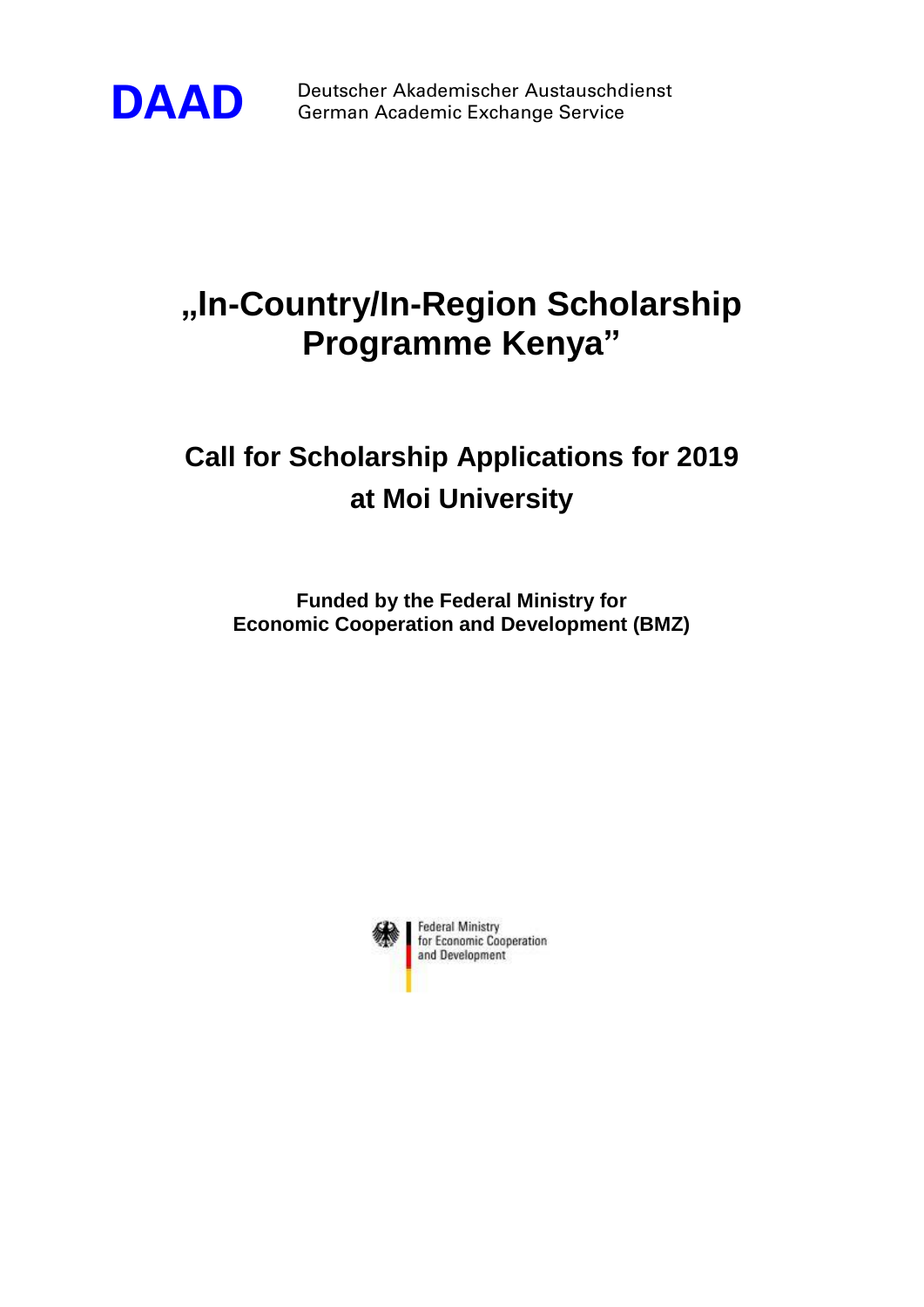

| Programme<br><b>Objectives</b>     | DAAD (German Academic Exchange Service), as a publicly funded, selfgoverning<br>organisation of the institutions of higher education in Germany, promotes<br>international academic exchange as well as educational co-operation with<br>developing countries through a variety of funding and scholarship programmes.                                                                                                                                                                                                                                                                                                                                                                                                                                                                                                                                                                                                               |
|------------------------------------|--------------------------------------------------------------------------------------------------------------------------------------------------------------------------------------------------------------------------------------------------------------------------------------------------------------------------------------------------------------------------------------------------------------------------------------------------------------------------------------------------------------------------------------------------------------------------------------------------------------------------------------------------------------------------------------------------------------------------------------------------------------------------------------------------------------------------------------------------------------------------------------------------------------------------------------|
|                                    | As part of the "In-Country/In-Region Scholarship Programme" DAAD offers<br>scholarships for PhD studies. The programme is funded by the German Federal<br>Ministry of Economic Cooperation and Development (BMZ) and aims at university<br>staff in the first line, without neglecting the public sector demand of academically<br>trained personnel.                                                                                                                                                                                                                                                                                                                                                                                                                                                                                                                                                                                |
|                                    | The target group for scholarships are graduates and postgraduates from Sub-<br>Sahara Africa with a first academic degree if applying for a Master's programme,<br>or with a Master's degree if applying for a doctoral programme who want to pursue<br>Master's or PhD courses in their home country (so called In-Country<br>scholarships) or in another Sub-Sahara African country (so called In-Region<br>scholarships).                                                                                                                                                                                                                                                                                                                                                                                                                                                                                                         |
|                                    | It has been agreed upon that DAAD cooperates with Moi University by offering up<br>to 4 In-Country scholarships and up to 1 In-Region scholarship for PhD<br>studies at Moi University for the intake 2019.                                                                                                                                                                                                                                                                                                                                                                                                                                                                                                                                                                                                                                                                                                                          |
|                                    | The awarding of scholarships will be subject to the provision of funds.                                                                                                                                                                                                                                                                                                                                                                                                                                                                                                                                                                                                                                                                                                                                                                                                                                                              |
| <b>Application</b><br>requirements | Applicants<br>have successfully completed generally a two-year university degree<br>٠<br>(doctoral candidates) with above average results (upper forth of class)<br>clearly show motivation and strong commitment<br>$\bullet$<br>have thorough knowledge of the language of instruction<br>$\bullet$<br>have completed their last university degree not more than 6 years ago at<br>$\bullet$<br>the time of application<br>must be nationals or permanent resident of a Sub-Sahara African country<br>$\bullet$<br>should generally be a) staff member of a public university, b) candidate<br>٠<br>considered for teaching or research staff recruitment, c) from the public<br>sector or d) DAFI-Alumni<br>Female applicants and candidates from less privileged regions or groups are<br>especially encouraged to participate in the programme.<br>PhD-scholarships are initially granted for one year and can be extended to a |
|                                    | maximum of three years upon receipt of an application for extension. Scholars<br>must demonstrate satisfactory progress before an extension is granted. All further<br>information will be provided after admission to the scholarship programme.                                                                                                                                                                                                                                                                                                                                                                                                                                                                                                                                                                                                                                                                                    |
| <b>Eligible fields</b>             | The In-Country/In-Region Scholarship Programme supports studies in subject<br>areas with strong relevance to national development.                                                                                                                                                                                                                                                                                                                                                                                                                                                                                                                                                                                                                                                                                                                                                                                                   |
|                                    | The scholarships at Moi University are available in the following field:                                                                                                                                                                                                                                                                                                                                                                                                                                                                                                                                                                                                                                                                                                                                                                                                                                                             |
|                                    | <b>PhD in Pure Mathematics</b>                                                                                                                                                                                                                                                                                                                                                                                                                                                                                                                                                                                                                                                                                                                                                                                                                                                                                                       |

**Place of tenure Moi University, Kenya**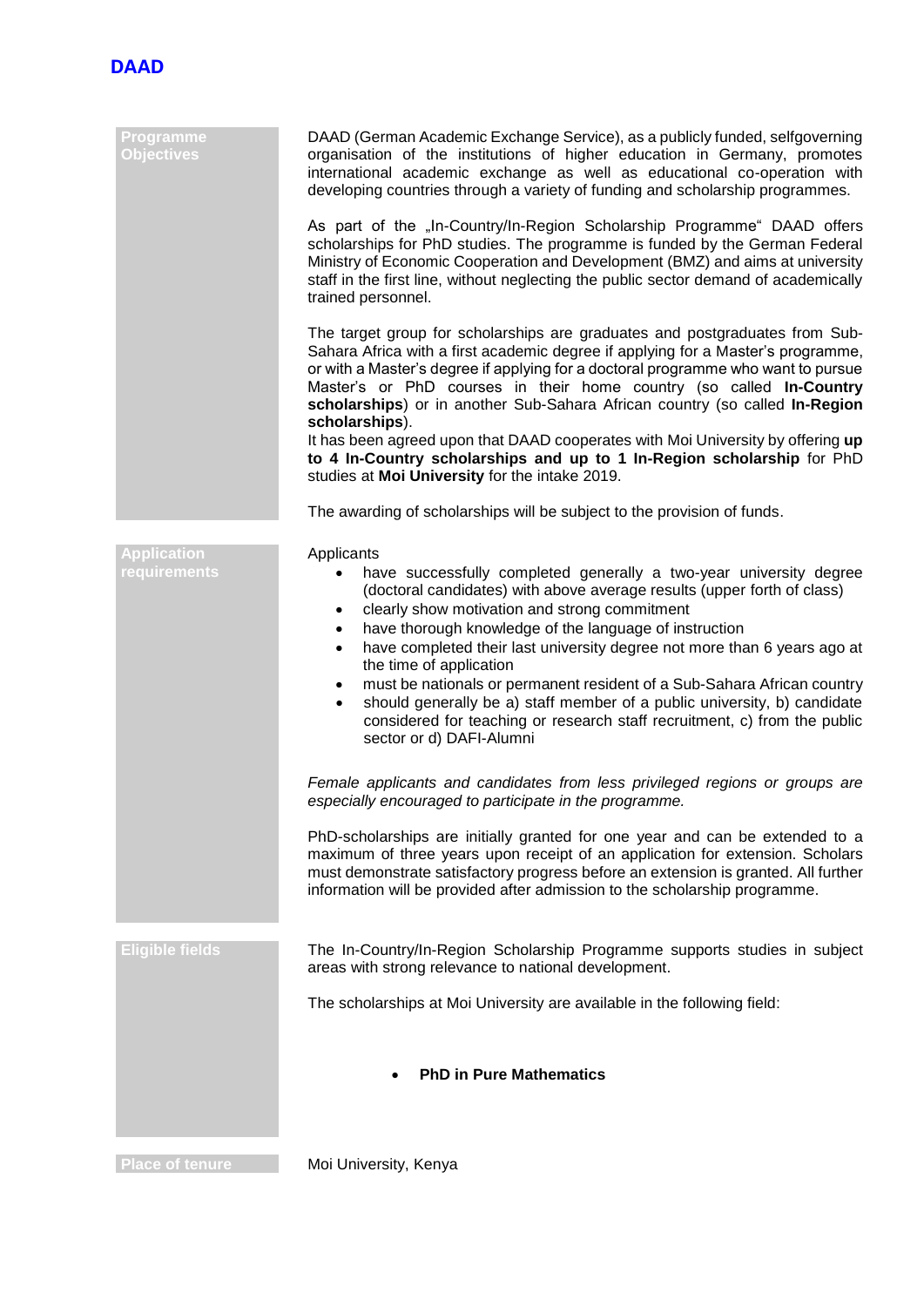

| <b>Duration and</b><br><b>Commencement</b>          | The duration<br>of the PhD programme is generally three years<br>$\bullet$                                                                                                                                                                                                                                                                                                                                                                                                                                                                                                                                       |  |
|-----------------------------------------------------|------------------------------------------------------------------------------------------------------------------------------------------------------------------------------------------------------------------------------------------------------------------------------------------------------------------------------------------------------------------------------------------------------------------------------------------------------------------------------------------------------------------------------------------------------------------------------------------------------------------|--|
|                                                     | generally starting in September.                                                                                                                                                                                                                                                                                                                                                                                                                                                                                                                                                                                 |  |
| <b>Applicaion and</b><br><b>Selection Procedure</b> | The application process contains two steps.                                                                                                                                                                                                                                                                                                                                                                                                                                                                                                                                                                      |  |
|                                                     | First step:<br>Applicants must apply for their studies at Moi University using the contacts and<br>the method that is prescribed by the institution. Moi University has set its own<br>deadlines.                                                                                                                                                                                                                                                                                                                                                                                                                |  |
|                                                     | Moi University will screen, pre-select (according to DAAD selection criteria) and<br>short-list the applicants. A detailed report consisting of the shortlisting procedure,<br>the entire list of applicants, the ranked shortlist and the shortlisting panel members<br>will also be availed to DAAD. The ranked shortlist will contain preferably triple (at<br>least double) the number of scholarships that have been attributed to the<br>institution.                                                                                                                                                      |  |
|                                                     | DAAD reserves the right of final selection.                                                                                                                                                                                                                                                                                                                                                                                                                                                                                                                                                                      |  |
|                                                     | Second step:<br>Pre-selected candidates are asked to log into the DAAD portal and register<br>themselves and submit an DAAD application.                                                                                                                                                                                                                                                                                                                                                                                                                                                                         |  |
|                                                     | 1. Register online via the DAAD-Portal (if not already registered):<br>https://portal.daad.de                                                                                                                                                                                                                                                                                                                                                                                                                                                                                                                    |  |
|                                                     | Apply online via the DAAD-Portal under the tab "Personal Funding"/<br>2.<br>"Application"                                                                                                                                                                                                                                                                                                                                                                                                                                                                                                                        |  |
|                                                     | Documents to be submitted:                                                                                                                                                                                                                                                                                                                                                                                                                                                                                                                                                                                       |  |
|                                                     | DAAD application form duly filled (available in the DAAD-Portal)<br>Hand signed curriculum vitae (please use the european specimen<br>form at http://europass.cedefop. Europa.eu), including a list of<br>publications (if applicable).<br>Recommendation letter by university teachers (PhD 2)<br>Letter of admission for the host university / institution / network<br>۰<br>Certified copies of university degree certificates including transcripts<br>٠<br>Letter of motivation (if applicable: mentioning the planned research<br>۰<br>stay in Germany, see "Additional benefits")<br>Copy of the passport |  |
|                                                     | PhD candidates have to submit the following additional documents:                                                                                                                                                                                                                                                                                                                                                                                                                                                                                                                                                |  |
|                                                     | Declaration of acceptance from the academic supervisor<br>$\overline{\phantom{m}}$<br>Detailed and precise PhD proposal, including detailed work and time<br>-<br>table (if applicable: mentioning the planned research stay in<br>Germany, see "Additional benefits")<br>Abstract of the proposal on one page (please include name and title<br>۰<br>of proposal                                                                                                                                                                                                                                                |  |
|                                                     | Closing date for the submission of DAAD scholarship applications is                                                                                                                                                                                                                                                                                                                                                                                                                                                                                                                                              |  |

**31.03.2019.**